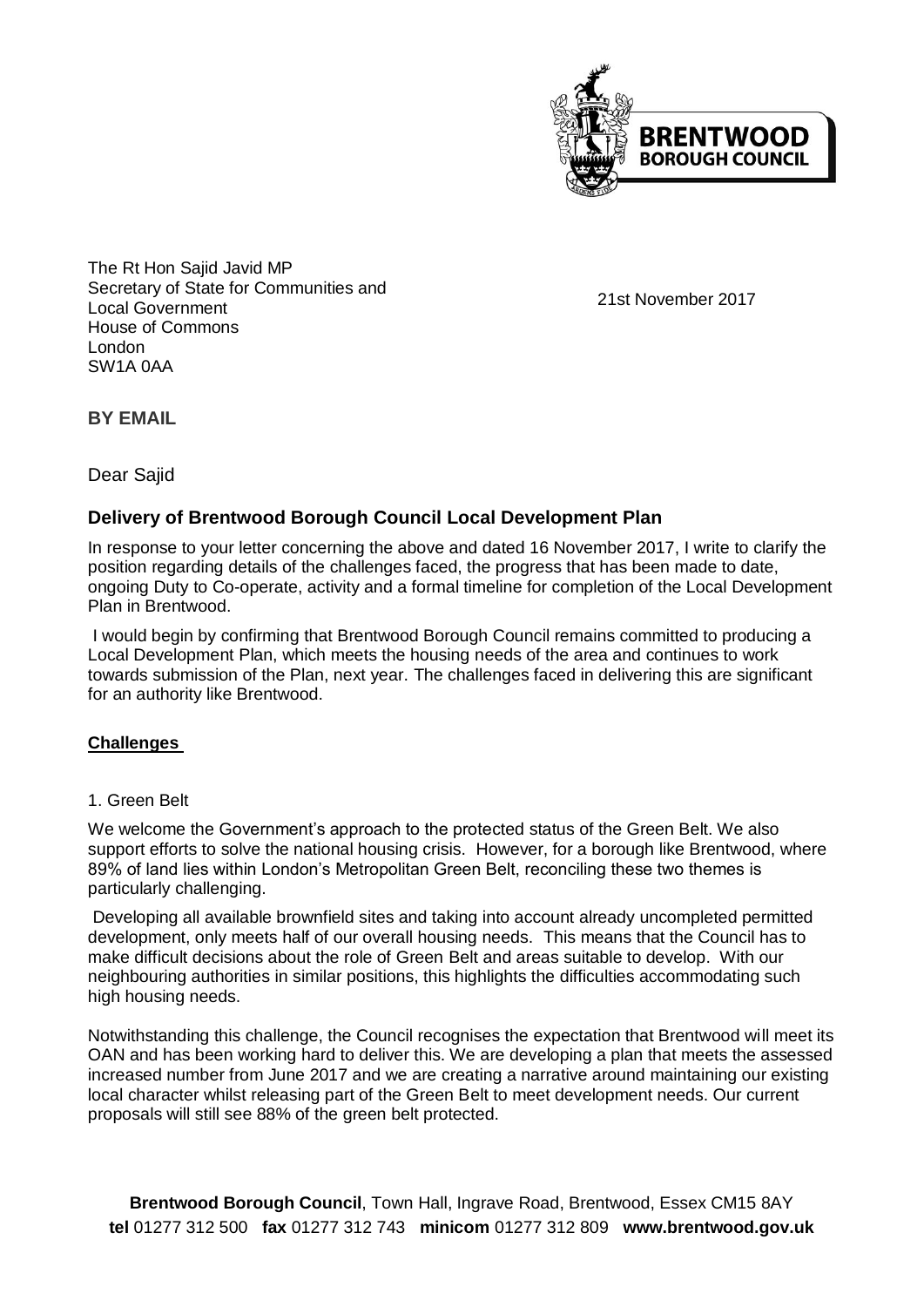### 2. Historic building rates

The number of new homes permitted by the Council but not yet completed has been increasing year on year and is now at the highest levels in several years. During this time, the levels of housing completions that the development industry has delivered has remained at similar levels; well below our development needs. This suggests a limitation in the ability to deliver the housing numbers that falls outside of land availability and local authority permissions. The Council is doing all it can to bring new homes forward and has set out a clear plan to deliver future housing needs in line with our local character.

#### 3. Impact of repeated revision of OAN and question of calculation standardisation

In the past 10-years Brentwood's housing requirement has increased almost three times over, impacting on delivery of the Plan. At the same time, the borough's Green Belt coverage has remained the same, along with limited scope to increase local infrastructure capacity. This makes for a challenging environment in which to meet housing needs and other development requirements to ensure our local economy continues to thrive and that proper and sustainable communities, rather than just housing estates are delivered.

## **Progress to Date / Key Milestones**

- 1. Sites identified for draft plan and Regulation 18 consultation carried out. (Feb 2016)
- 2. Successful submission of Dunton Hills Garden Village as an official Garden Village and inclusion in government scheme. (Summer 2016)
- 3. Following increase in OAN numbers, legal advice received to carry out further Regulation 18 consultation. (Summer 2017)
- 4. Approval to move to final Regulation 18 consultation. (November 2017)

## **Duty to Co-operate**

In addition to ongoing dialogue at both member and officer level, I would also like to take this opportunity to outline the work we have been carrying out with five other South Essex councils to address the challenges common across the region, which exemplify the importance of the duty to co-operate requirements. Coming together with a vision for what South Essex should be in 2050, the Council has made a joint commitment to effective strategic planning across the area to deliver growth and new infrastructure. This includes potential to be a pilot for the Government's recently announced Statement of Common Ground. As we collectively face huge development needs and physical constraints that make these challenging to meet, we are working together to achieve infrastructure delivery and are thinking about the place, which goes beyond just the administrative boundaries. Brentwood Borough Council is committed to this as we support growth in South East Essex, defining this part of the county as a place to live, work and invest. The way that the Brentwood Local Plan needs to consider and relate to this work is vital and our officers are working hard to do so in the knowledge that a new plan is urgently needed for publication and in accordance with the timeline as follows: